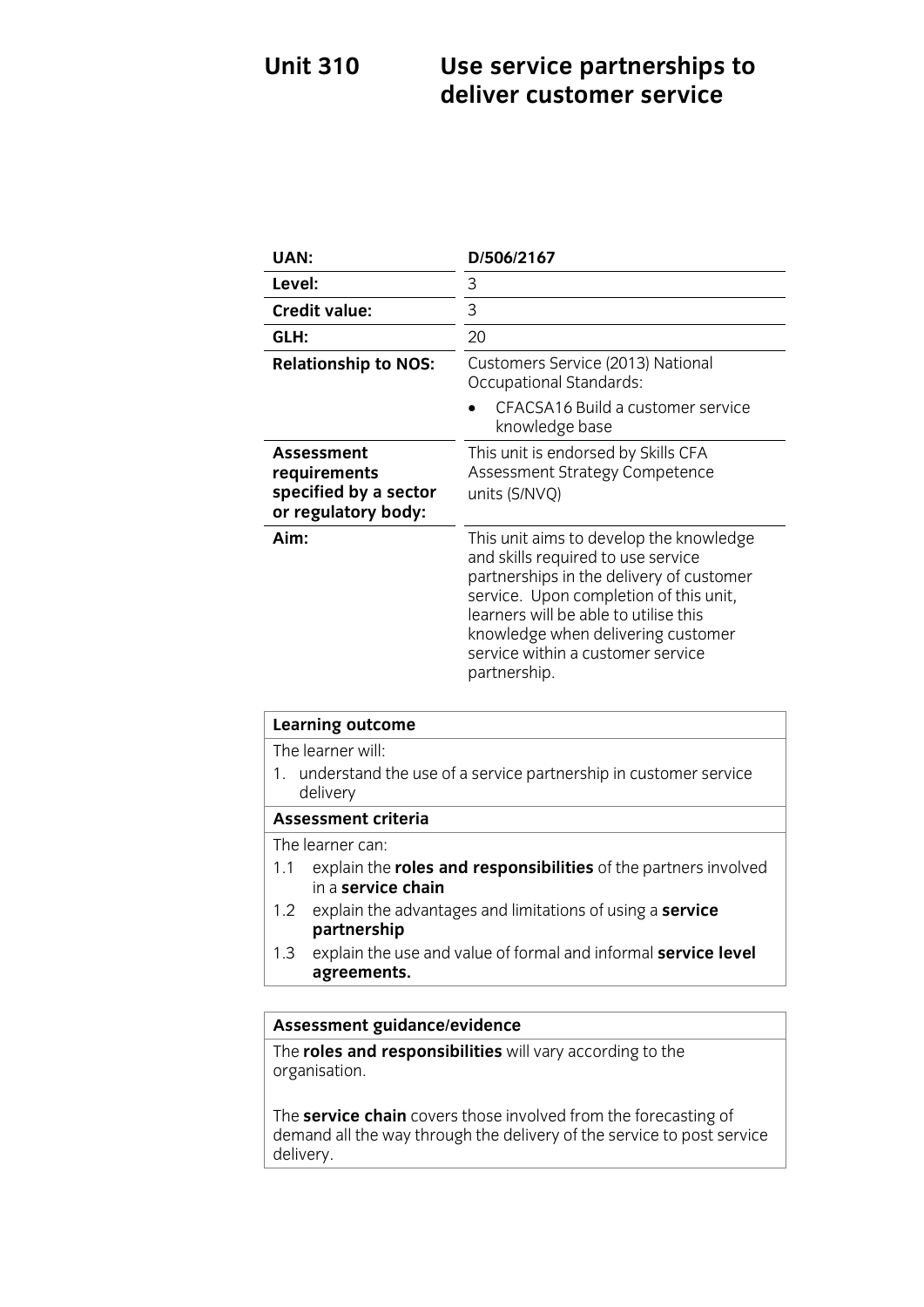A **service partnership** is when organisations or departments work together to offer service delivery. together to offer service delivery.

**Service level agreements** are agreements where the actual service to be provided is detailed. It is the agreement between the organisation providing the service and the customer and will vary accordingly. accordingly.

- **professional discussion** 
	- reflective account
	- report on the use of service partnerships to deliver customer
	- questioning

## **Learning outcome**<br>The learner will:

2. understand ways of building relationships within a customer service partnership

## Assessment criteria

The learner can:

- 2.1 describe effective communication methods for dealing with service partners
- **service partners** 2.2 explain how to develop positive relationships with **service partners**<br>2.3 describe **negotiating techniques** for dealing with service
- partners
- 2.4 describe **actions** that can be taken to resolve any conflict of interest with service partners interest with service partners

**Assessment guidance**<br>**Service partners** are those working together in the delivery of customer service. customer service.

- **Negotiating techniques:**<br> **Negotiation**<br> **A** prepare for any discussion
	- prepare for any discussion
	- ask for what is needed
	- he confident
	- share information
	- offer and expect commitment
	- listen<br>• be rea
	- be ready for compromise<br>• close with confirmation
	- close with confirmation

**Actions:**<br>Be open and transparent and disclose the risk. This can then be assessed. The situation can be managed to find a solution be it withdrawing from the partnership, withdrawing from the situation causing the conflict or having it agreed in writing that it can be managed. managed.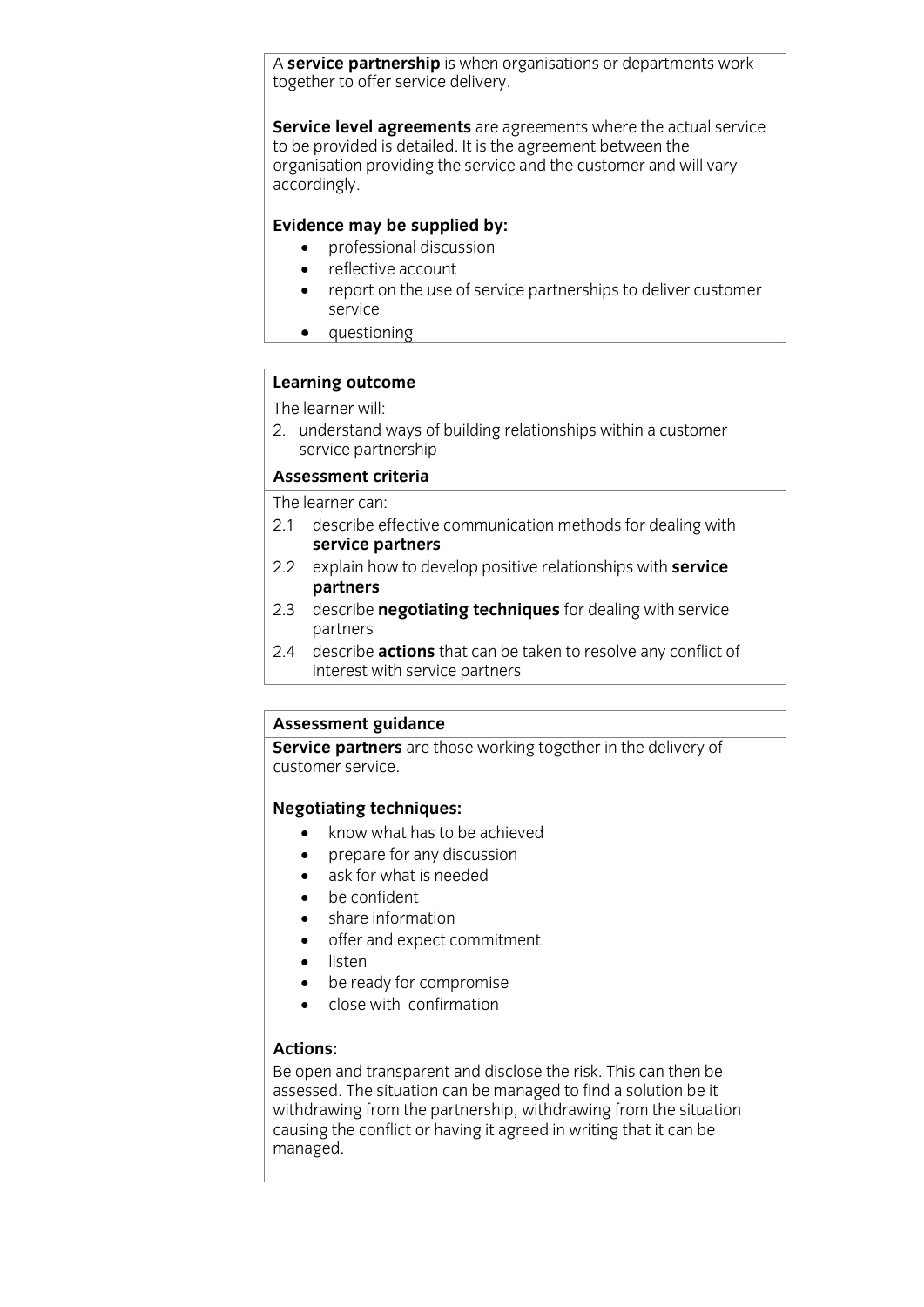- **professional discussion** 
	- reflective account<br>• report on the use
	- report on the use of service partnerships to deliver customer
	- questioning
	- organisational policies and procedures\*

## **Learning outcome**<br>The learner will:

3. he able to deliver customer service within a customer service partner ship

## Assessment criteria

The learner can:

- The remainst can:<br>2.1  $id$ ontify the 3.1 identify the **levels of authority** that exist within a service
- partnership<br>keep service partnership colleagues up to date with progress.  $3.2$ developments and issues that might affect the quality of delivery
- establish **service procedures** that are acceptable to all 3.3 establish **service procedures** that members of a service partnership
- $3.4$ agree with **service partners** priorities and resolutions relating to conflicts of interest
- 3.5 identify **areas for improvement** from the analysis of a range of sources of information. sources of information.

# **Assessment guidance**

These can vary. One person's level of authority may be that they are allowed to order goods or services to a certain amount bevond which they must ask for authorisation. At certain levels, decisions may be able to be made on behalf of the partnership but these will have been able to be made on behalf of the partnership but these will have been<br>detailed in the agreement detailed in the agreement.

**Service procedures:**<br>The explicit details on what may or may not be done or offered. These could be:

- details of what constitutes conflict of interest<br>• that all parties should be onen and transpare
	- that all parties should be open and transparent and disclose
	- any risk will be assessed<br>• that any situation will be
	- that any situation will be assessed to see if it can be managed
	- where possible a solution found and agreed
	- the point at which withdrawal from the partnership will be
	- withdrawing from the situation causing the conflict<br>• having it agreed in writing that it can be managed
	- having it agreed in writing that it can be managed

**Service partners:**<br>are those working together in the delivery of customer service. are those working together in the delivery of customer service.